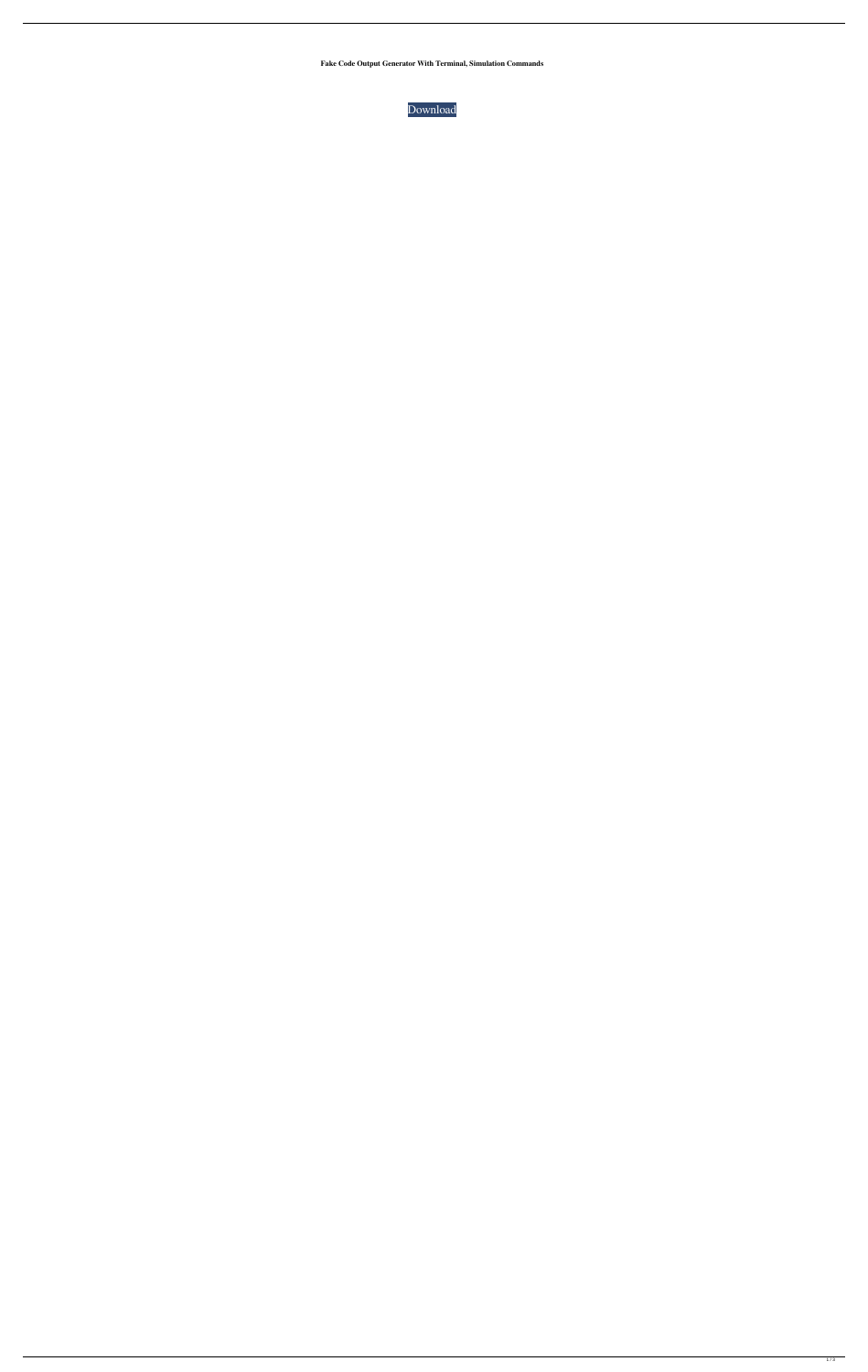Fake code output generator with terminal, simulation commands Fake Code Output Generator With Terminal, Simulation Commands Fake Code Output Generator With Terminal, Simulation Commands Fake Code Output Generator With Term Terminal, Simulation Commands Fake Code Output Generator With Terminal, Simulation Commands Fake Code Output Generator With Terminal, Simulation Commands Fake Code Output Generator With Terminal, Simulation Commands Fake C Fake Code Output Generator With Terminal, Simulation Commands Fake Code Output Generator With Terminal, Simulation Commands Fake Code Output Generator With Terminal, Simulation Commands Fake Code Output Generator With Term Terminal, Simulation Commands Fake Code Output Generator With Terminal, Simulation Commands Fake Code Output Generator With Terminal, Simulation Commands Fake Code Output Generator With Terminal, Simulation Commands Fake C Fake Code Output Generator With Terminal, Simulation Commands Fake Code Output Generator With Terminal, Simulation Commands Fake Code Output Generator With Terminal, Simulation Commands Fake Code Output Generator With Term Terminal, Simulation Commands Fake Code Output Generator With Terminal, Simulation Commands Fake Code Output Generator With Terminal, Simulation Commands Fake Code Output Generator With Terminal, Simulation Commands Fake C Fake Code Output Generator With Terminal, Simulation Commands Fake Code Output Generator With Terminal, Simulation Commands Fake Code Output Generator With Terminal, Simulation Commands Fake Code Output Generator With Term Terminal, Simulation Commands Fake Code Output Generator With Terminal, Simulation Commands Fake Code Output Generator With Terminal, Simulation Commands Fake Code Output Generator With Terminal, Simulation Commands Fake C Fake Code Output Generator With Terminal, Simulation Commands Fake Code Output Generator With Terminal, Simulation Commands Fake Code Output Generator With Terminal, Simulation Commands Fake Code Output Generator With Term Terminal, Simulation Commands Fake Code Output Generator With Terminal, Simulation Commands Fake Code